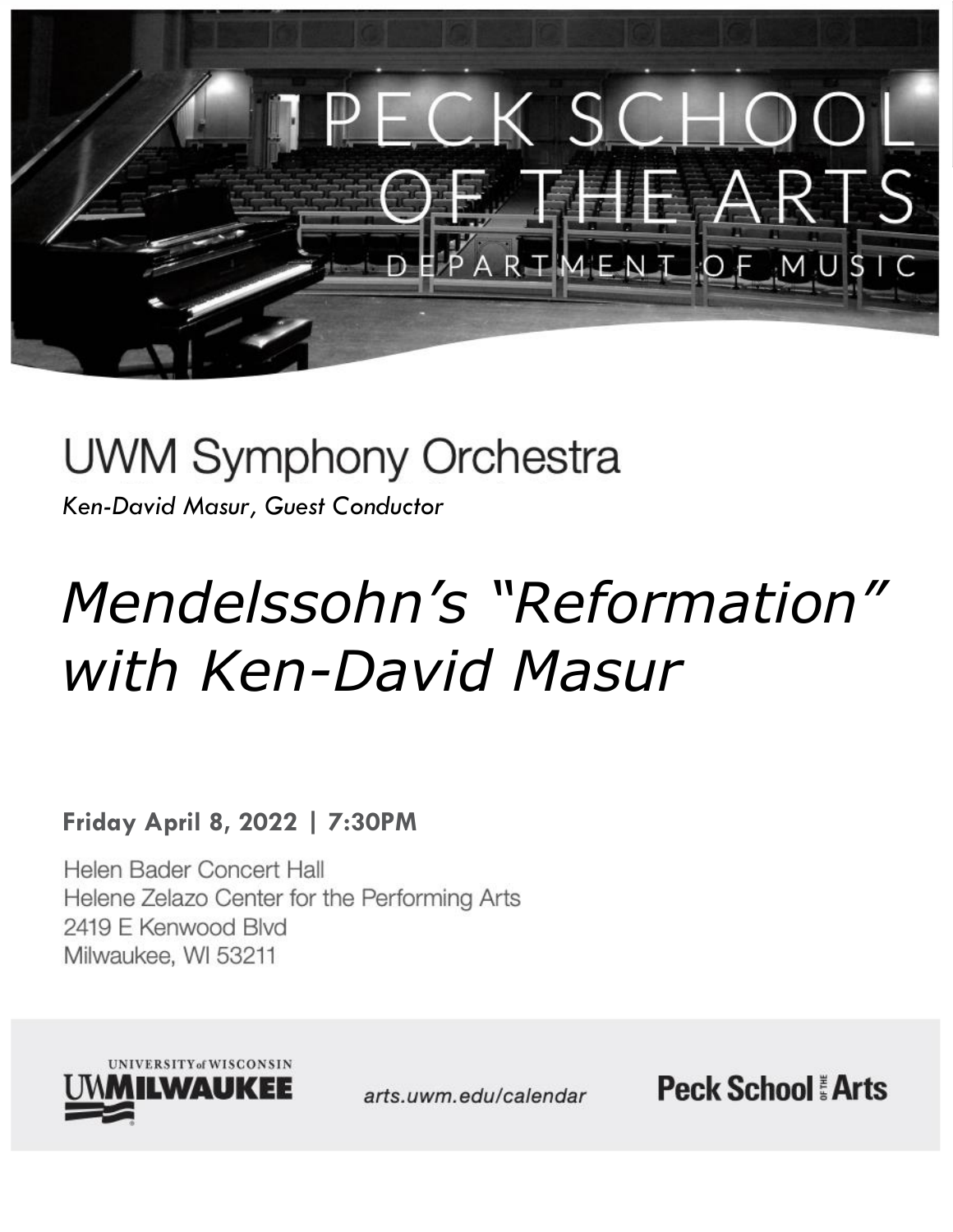

**UWM Symphony Orchestra "Mendelssohn's Reformation & Ken-David Masur"**

> Bader Concert Hall Friday, April 8, 2022 7:30 p.m.

> > UWM Symphony Orchestra Ken-David Masur, Guest Conductor

**Peck School & Arts** 

**DEPARTMENT OF MUSIC** 

#### **PROGRAM**

*Hungarian Dances* Johannes Brahms (1833-1897)

 No. 3 in F major No. 19 in B minor No. 5 in G minor (orch. Parlow)

Symphony No. 5 in D minor, Op. 107 "Reformation" Felix Mendelssohn (1809-1847)

I. *Andante* – *Allegro con fuoco*

*II. Allegro vivace*

*III. Andante*

IV. Chorale: *Ein feste Burg ist unser Gott" – Allegro vivace – Allegro maestoso*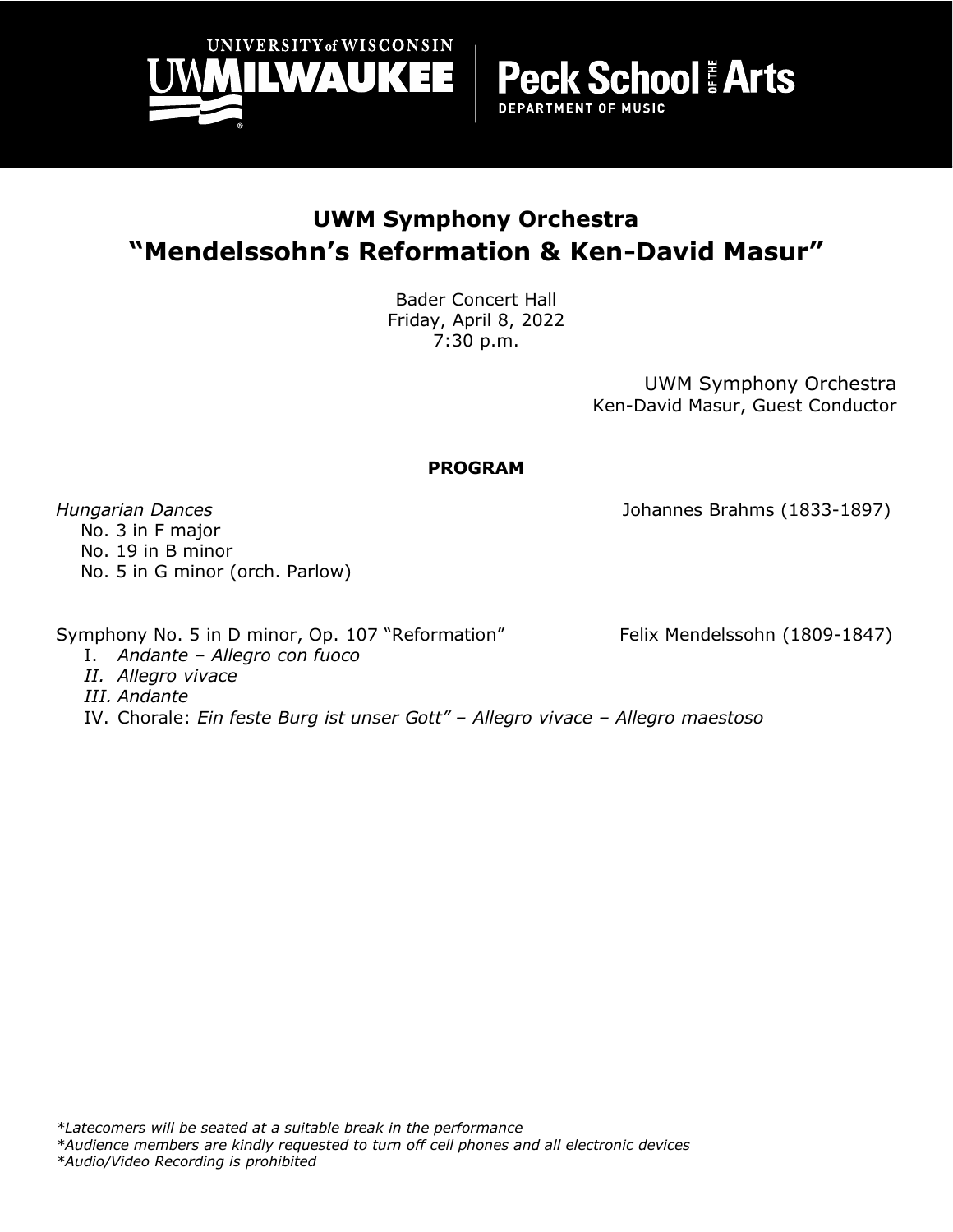

**Peck School # Arts** 

#### **DEPARTMENT OF MUSIC**

### BIOGRAHPHIES

#### **Ken-David Masur, Guest Conductor**



Hailed as "fearless, bold, and a life-force" (San Diego Union-Tribune) and "a brilliant and commanding conductor with unmistakable charisma" (Leipzig Volkszeitung), Ken-David Masur is Principal Conductor of the Civic Orchestra of Chicago, and Music Director of the Milwaukee Symphony Orchestra.

In the 2021/2022 season Masur leads a range of detailed programs with the Civic Orchestra of Chicago, and with the Milwaukee Symphony Orchestra, which celebrates its first performances in its new hall, the Bradley Symphony Center in downtown Milwaukee. He recently debuted with the San Francisco Symphony and the Minnesota Orchestras and will lead performances with the Baltimore Symphony Orchestra, the Warsaw Philharmonic, the Rochester Philharmonic, and the Kristiansand Symphony Orchestra.

Masur has conducted distinguished orchestras around the world, including the Boston Symphony Orchestra, Los Angeles Philharmonic, the Chicago and Detroit Symphonies, l'Orchestre National de France, the Yomiuri Nippon Symphony in Tokyo, the Orchestre National du Capitole de Toulouse, the National Philharmonic of Russia, and orchestras throughout the United States, France, Germany, Korea, Japan, and Scandinavia. In addition to regular appearances at Ravinia, Tanglewood and the Hollywood Bowl, Masur has conducted internationally at festivals such as the Verbier Festival in Switzerland, the Festival of Colmar in France, Denis Matsuev's White Lilac Festival in Russia, the Tongyeong Festival in South Korea and the TV Asahi Festival in Tokyo, Japan.

Previously Masur was Associate Conductor of the Boston Symphony Orchestra, where he led numerous concerts, at Symphony Hall and at Tanglewood, of new and standard works featuring guest artists such as Renée Fleming, Dawn Upshaw, Emanuel Ax, Garrick Ohlsson, Joshua Bell, Louis Lortie, Kirill Gerstein, Nikolaj Lugansky, and more. For eight years, Masur served as Principal Guest Conductor of the Munich Symphony, and has also served as Associate Conductor of the San Diego Symphony and as Resident Conductor of the San Antonio Symphony.

Masur is passionate about the growth, encouragement and application of contemporary music and has conducted and commissioned dozens of new works, many of which have premiered at the Chelsea Music Festival, an annual summer music festival in New York City founded and directed by Masur and his wife, pianist Melinda Lee Masur. The Festival seeks to engage curious audiences with its ground-breaking collaborations between the performing, visual and culinary arts, and has been praised by *The New York Times* as a "gem of a series."

Music education and working with the next generation of young artists are of major importance to Masur. In addition to his work with the young musicians of the Civic Orchestra of Chicago, he has led orchestras and masterclasses at the New England Conservatory, Boston University, Boston Conservatory, the Tanglewood Music Center Orchestra and at leading universities and conservatories in Asia, Europe, and South America.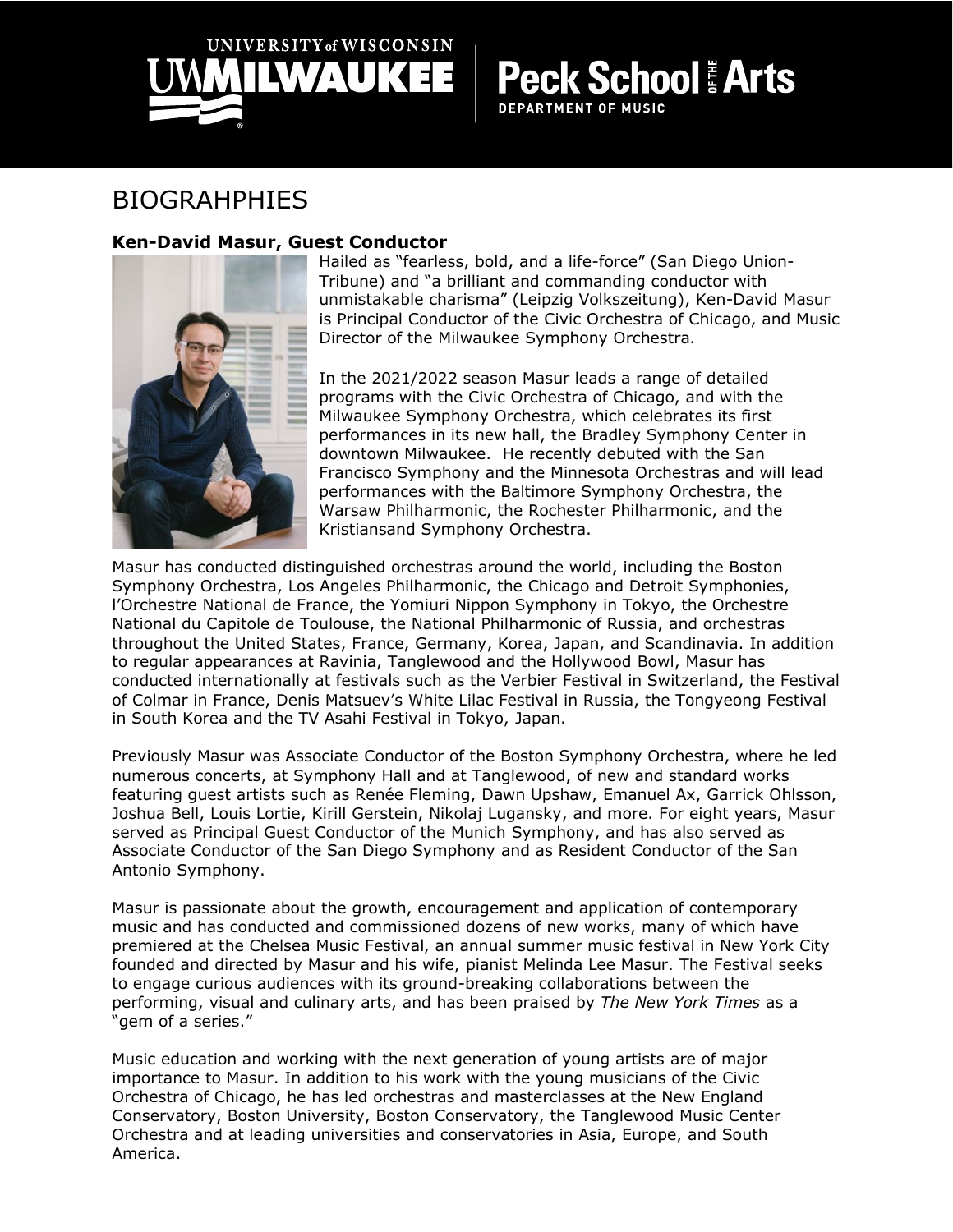

Ken-David Masur has recently made recordings with the English Chamber Orchestra and violinist Fanny Clamagirand, and with the Stavanger Symphony. As founding Music Director of the Bach Society Orchestra and Chorus at Columbia University, he toured Germany and released a critically acclaimed album of symphonies and cantatas by W.F. Bach, C.P.E. Bach and J.S. Bach. WQXR named Masur's recording with the Stavanger Symphony of Gisle Kverndokk's *Symphonic Dances* one of "The Best New Classical Releases of July 2018". Masur received a Grammy nomination from the Latin Recording Academy in the category Best Classical Album of the Year for his work as a producer of the album *Salon Buenos Aires*.

**DEPARTMENT OF MUSIC** 

### UPCOMING EVENTS

#### **APR. 14 | 7:30 PM**

Chamber Music Milwaukee "Tanguano"

#### **APR. 15 | 7:30 PM**

UWM Jazz Ensemble

**APR. 24 | 3:00** University Community orchestra

#### **APR. 25 | 7:30**

University Community Band

#### **MAY 1 | 3:00**

Wind Ensemble/Symphony Band Concert

#### **MAY 4 |7:30** UWM Percussion Ensemble

#### **MAY 5 | 7:30**

UWM Jazz Ensemble

#### **MAY 6 | 7:30**

UWM Symphony: Concert Competition Winners' Concert with David Bloom

**MAY 7 | 7:30** UWM Choirs: Choral Collage Concert

#### **MAY 9 | 7:00**

UWM Wind Ensemble: Mozart's "Gran Partita"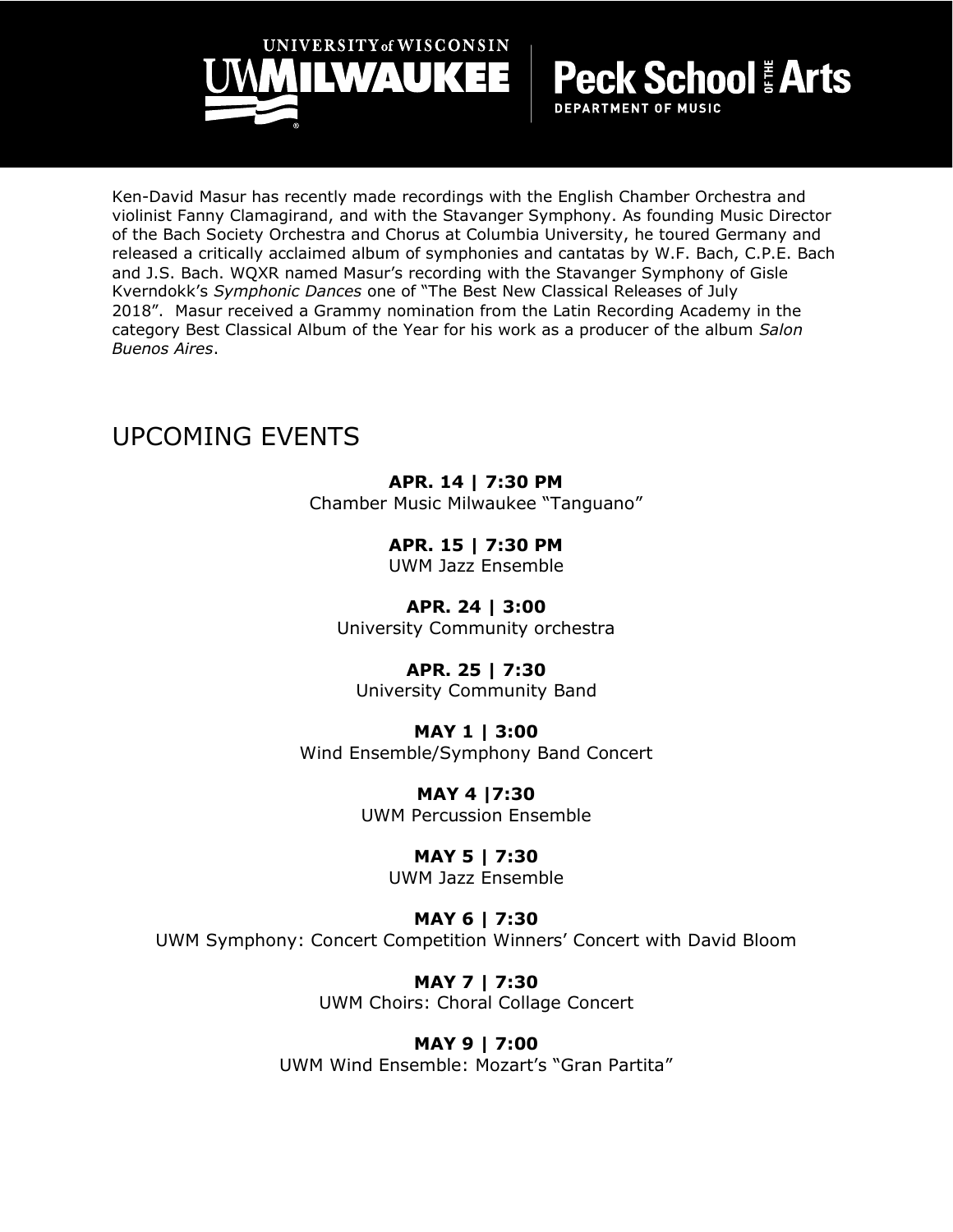#### UWM Symphony Orchestra | Jun Kim, Music Director

Violin I

Grace Kim\*\* Victor Cardenas Bradley Hartney Eun Cho Suzanne Gorman Pamela Simmons^ Kirstian Brusubardis^ Manuel Landin^

Viola Katherine Messer\* Miguel Barrenechea Nicole Gabriel Natalie Powers Catherine Krause^

Double Bass Callum Fettiplace\* McKenna Dodson Lilian Rutowski John Babbitt# Harrison Willow^

Piccolo Emma Lundquist Jennifer Rodrigo

Flute Sarah Dombrowski Emma Lundquist Christine McElligott Jennifer Rodrigo

Oboe Samantha Carr Gretchen Froelich

Clarinet David Hilt Samu Jarvela Carly Siegel

**Bassoon** Rosalie Avery Callahan Lieungh Miko Roman

Violin II Julia Rossi\* Theresa Rukavina Joseph Kleemann Elena Caceres Eric Zhang Krista Hettinger^

Cello Hung Pok Wong\* Rayden Montes Marcus-Anthony Amenechi Oakley Mertes Irena Haugh Ian Wasserman^ Viktor Brusubardis^

Horn Eli Drews Valarie Kasprick Eily Polenzani Alex Wolke

**Trumpet** Vicki Beck Alec Burke Rico Martinez

**Trombone** Will Akers Ben Skrade

Bass Trombone Dustin Zimmerman^

Timpani/Percussion Elianna Alcocer Matt Becker Benjamin Chapin

*\*\*Concertmaster \*Principal ^Guest Player #UWM Faculty*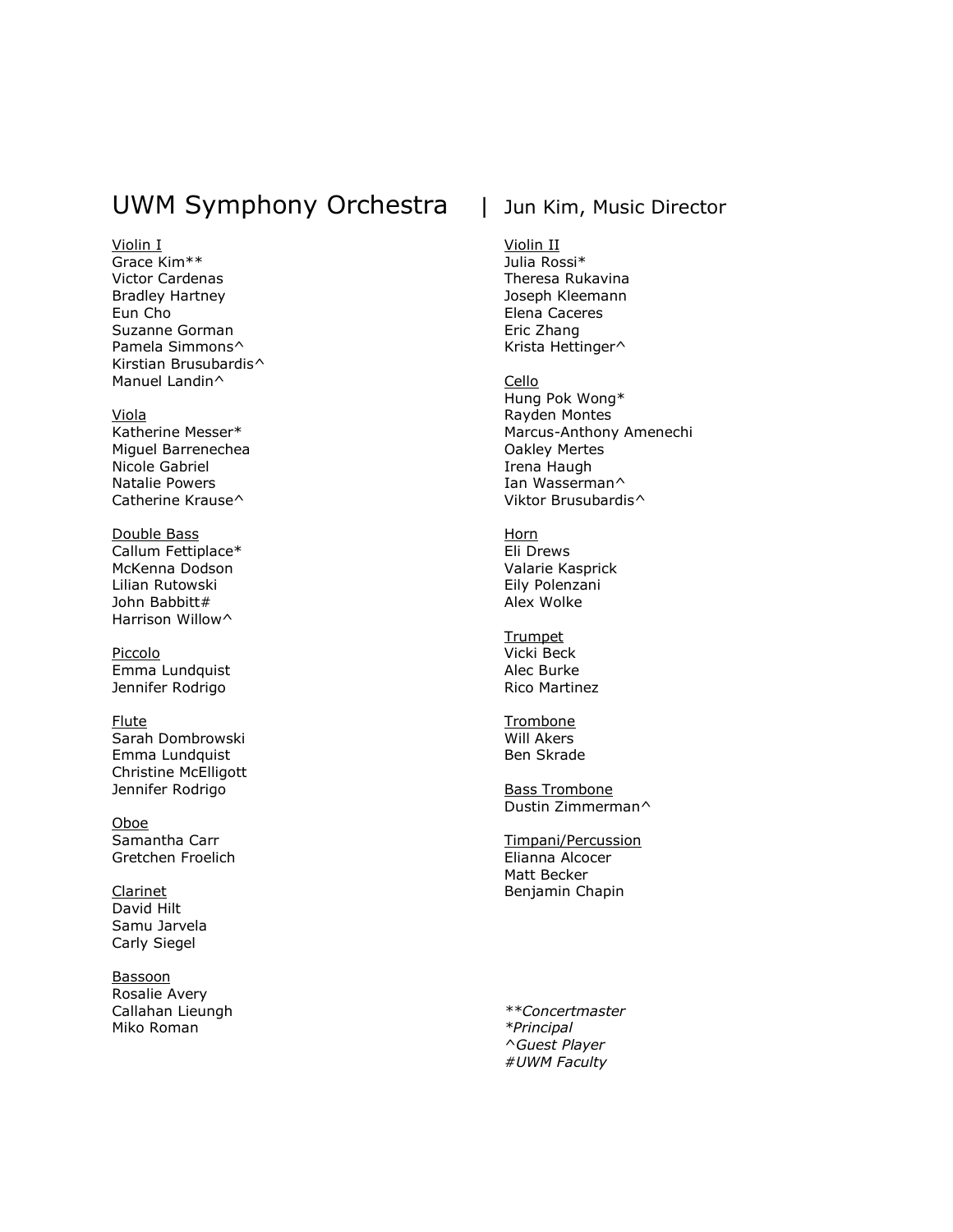#### PROGRAM NOTES **Hungarian Dances – Johannes Brahms**

In 1853 the twenty-year-old Brahms went as a pianist on a concert tour with the Hungarian-born violinist Eduard Reményi, whose real name was Hoffman. A brilliant but eccentric person, Reményi "played the airs and dances of his native country with a free and abandon that excited his hearers to wild enthusiasm," even if his performances of the classical masterpieces were judged "somewhat extravagant." It seems to have been he who kindled in Brahms that affection for Hungarian music which was to assert itself in many of the composer's works.

Brahms wrote four sets of *Hungarian Dances*. There are 21 in all. They are without opus number and were originally for piano (four hands). Books I and II were issued in 1869, Books III and IV in 1880. On December 6, 1868, he wrote to Fritz Simrock, the publisher: "The dances… are real Puszta and gypsy children; that is to say, which I did not beget but merely brought up on bread and milk. They are to appear for four hands, likewise for two." In the duet form they enjoyed immense popularity and were the first compositions of Brahms to win him fame outside of Germany. He arranged the first two sets for piano solo in 1872. Dr. Karl Geiringer describes the later books as "the more artistically wrought, the more spiritualized and at the same time a little more Brahmsian than Hungarian." The second series did not achieve quite the popular success of the first. Max Kalbeck declared that "the Hungarian amethysts and topazes would have remained colored pebbles if Brahms had not polished them and supplied their settings."

Except for Nos. 11, 14, and 16 of the later books – actually original Brahms melodies – the dances were partly based on tunes by such minor Hungarian composers as Pecsentyanky, Sarkōzy, Windt, Rizner, Merty and Travnik. Kéler-Béla (a regimental band master who thus Magyarized his name Albert Keller) claimed some as his own and in 1874 precipitated an angry controversy in which Brahms was widely accused of plagiarism, though he had explicitly placed on the front page of Simrock's original edition the title *Hungarian Dances, set by Johannes Brahms*. Even Simrock was stirred and contemplated a suit. Reményi himself on an American tour told a reporter for the *New York Herald* that, on his travels in Hungary with Brahms, he had often played his companion Hungarian tunes "which he himself had composed" and which Brahms subsequently appropriated. The *Allgemeine Musikalische Zeitung*, in 1874, carefully published the names of the composers of the first ten dances. Kalbeck in his big Brahms biography went in great detail into the matter. Brahms himself did not reply to the various charges and Joachim, writing in 1897, dismissed the questions of plagiarism as "childish."

Various arrangements of the *Hungarian Dances* were made at different times. Probably the best known are Joachim's transcriptions for violin and piano. Philip Hale mentioned an arrangement from Nos. 5 and 6, by Pauline Viardot for two voices and piano. Brahms himself orchestrate Nos. 1 and 3 of the first set and No. 10 of the second. Others who scored the dances were Andreas Haller, (Nos 2, 4 and 7); the Hamburg conductor, Albert Prlow; and Dvorak (the last five)...

*- Herbert F. Peyser*

#### **Symphony No. 5 in D minor, Op. 107 "Reformation – Felix Mendelssohn**

Between the ages of 12 and 14 Mendelssohn composed 13 symphonies for strings (with occasional surprise entries for percussion), a fluency quite at odds with his mature approach to the symphony. For the five grown-up symphonies were composed at wide intervals and regarded with considerable unease by their composer, yet usually admired for the polish and approachability we find in all his music. They were numbered according to their order of publication, and since he never published the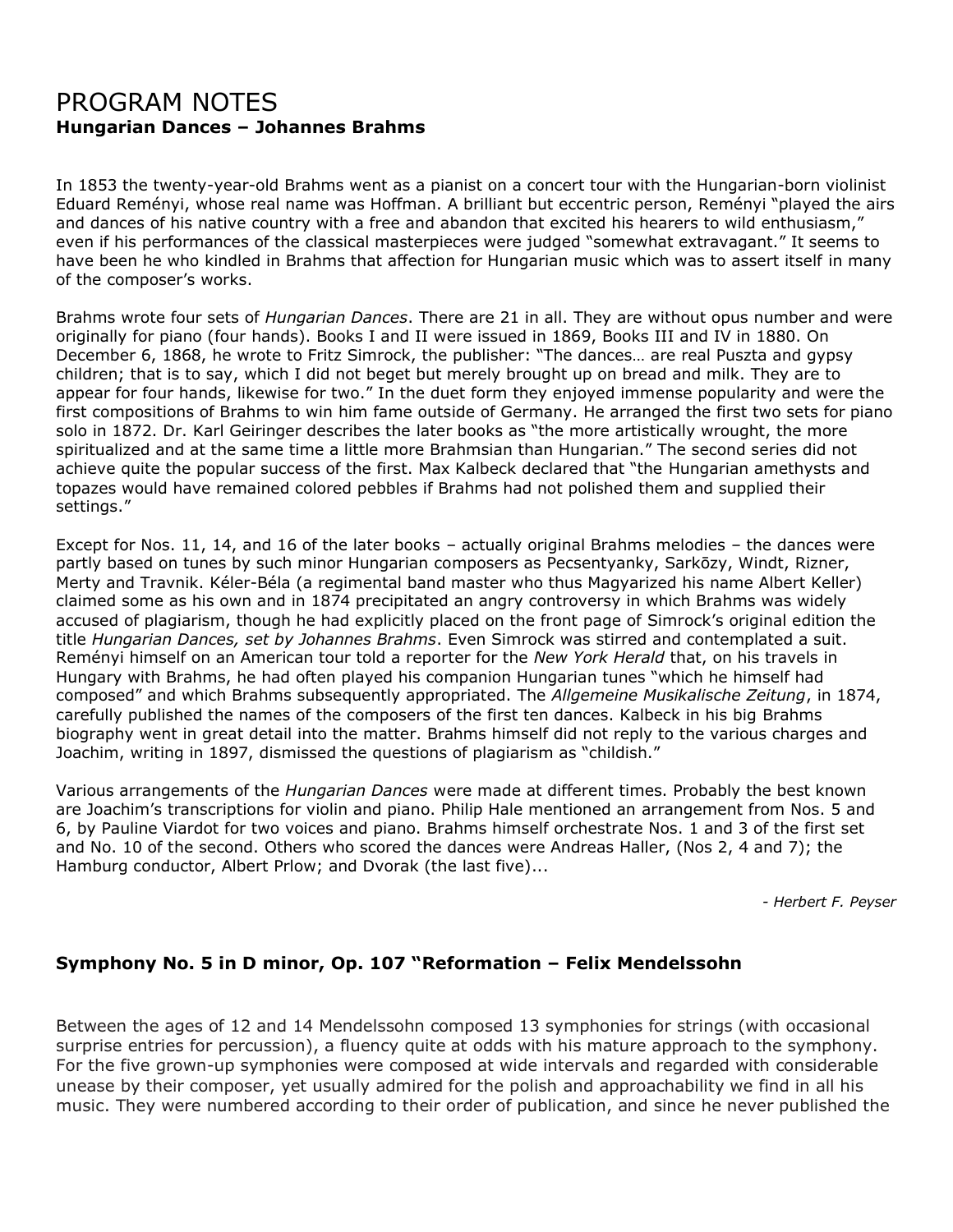popular "Italian" Symphony nor the "Reformation" Symphony, they ended up misleadingly numbered 4 and 5.

If the "Reformation" Symphony had been performed according to Mendelssohn's original intentions, it might have escaped the disdain in which he seems to have held it ever since. Aware that the year 1830 was to be celebrated as the tercentennial of the Augsburg Confession submitted by Luther and Melanchthon to the Emperor Charles V in 1530, Mendelssohn was already thinking about a suitable composition during his adventurous trip to the British Isles in 1829. As a devout Protestant himself and a boundless admirer of Bach (whose *St. Matthew Passion* he had recently revived in Berlin), Mendelssohn felt drawn by the idea of a symphony that symbolized the Protestant Reformation not with a grand choral work on a sacred text, as might be expected, but with a four-movement symphony without words.

Two other impulses were at work. Since writing his previous symphony "No. 1" in 1824, Mendelssohn, like all alert German musicians, had become aware of Beethoven's Ninth Symphony and its overwhelming power. As the bearer of a message of universal brotherhood, it stood as a model of how dramatic a symphony can be, even in its opening three movements, which are not sung. Mendelssohn was always aware that the finale can bear the climactic weight of a symphony, and not be, as one might infer from Haydn or Mozart, a mere happy ending.

The other thread in Mendelssohn's mind was the pursuit of what later became known as "program music." He had already composed an overture that depicted the world and action of *A Midsummer Night's Dream*, and on his visit to the Scottish islands he had begun to sketch out a pictorial overture eventually to be known as *The Hebrides*. Music as the bearer of a narrative was not new, but it had great attraction to a Romantic generation anxious to illustrate events, places, and feelings with the colorful resources of the modern orchestra.

The "Reformation" Symphony was thus conceived as celebrating the triumph of Protestantism, represented in the finale by Luther's chorale "Ein feste Burg," over Catholicism, which is depicted very briefly at the beginning of the Symphony in beautiful, but symbolically old-fashioned Palestrinian polyphony.

After his visit to Scotland in the summer of 1829 Mendelssohn spent a few weeks in north Wales at the home of John Taylor, a wealthy mine-owner, and it was in the depths of a lead-mine there, 500 feet beneath the surface, that Mendelssohn found himself thinking about the conclusion of his Symphony. Back in Berlin by the end of the year, he started the Symphony in earnest and had finished the first three movements by April 13. But he was held up by illness, also perhaps by the feeling that the Symphony had not actually been commissioned by King Friedrich Wilhelm III for the Berlin celebrations planned for the month of June, and by the time he completed the Symphony, May 13, it was too late. Mendelssohn had in any case planned to be gone from the city by then on his next series of foreign adventures, this time to Italy.

On his way south he attempted to get a hearing for the Symphony in Leipzig and Munich but was unlucky in both cities. Early in 1832 he was in Paris, where it was at least tried out under the enterprising baton of François Habeneck. But the orchestra rejected it as "too learned" and it was not until Mendelssohn returned to Berlin that he was able to include the work in a series of concerts he gave in the fall of 1832. By this time he had made a number of revisions, mostly shortening the last movement. Berlin's leading music critic objected to the idea of a symphony carrying some kind of external message, but whether or not this was enough to turn the composer against his own work, he later refused to have it performed, describing it as "juvenile." He even said he thought it should be burnt.